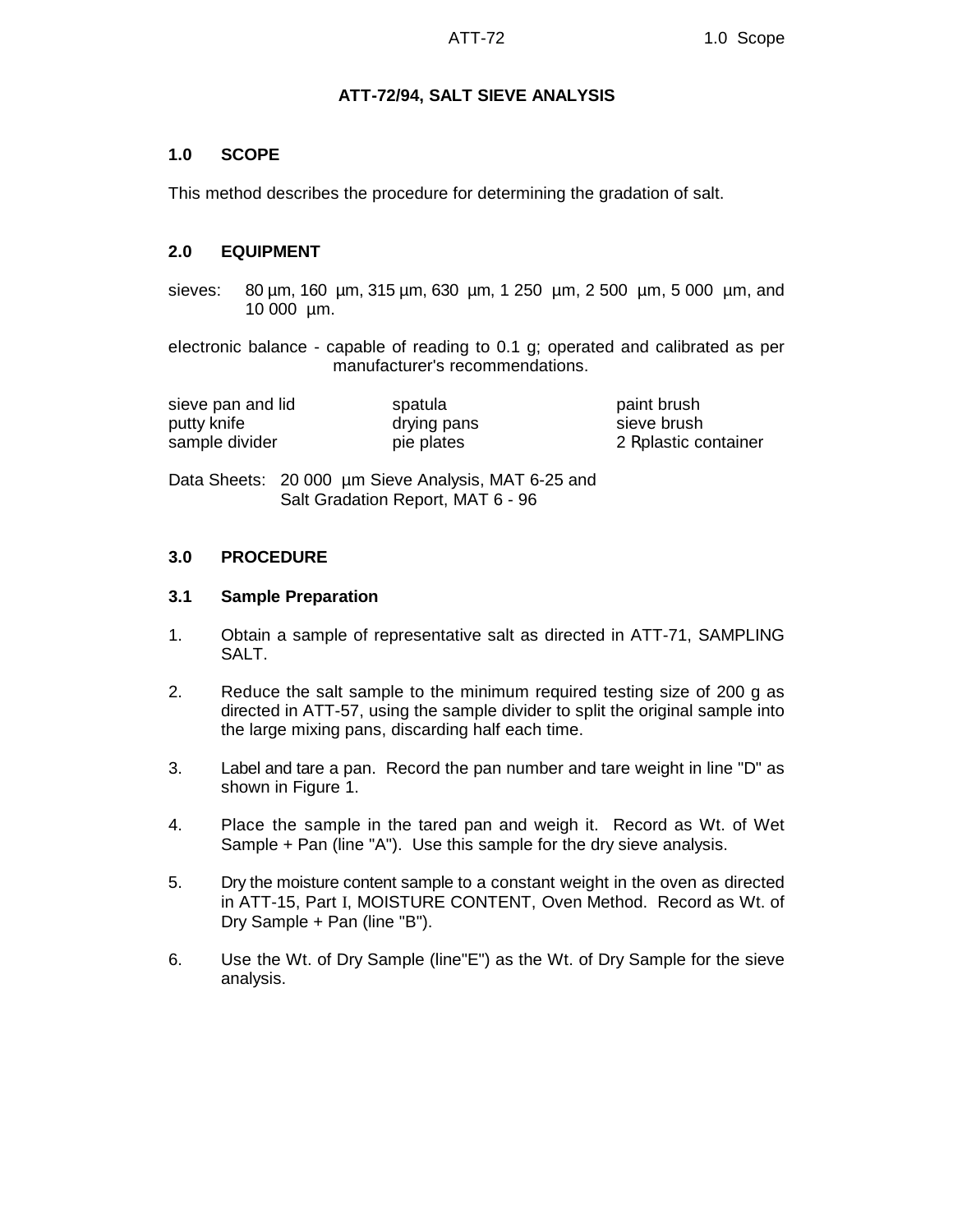| <b>TRANSPORTATION</b><br>AND UTILITIES |  |
|----------------------------------------|--|

|                                                                                                                                                                                                                                                                                                                                                                                                                                                                                                                                                                                                                                                                                                                                                                                                                                                                                                                                                                                                                                                                                                                                                                                                                                                                                                                                                                                                                                                                                                                                                                                                                                                                                                                                                                                                                                                                                                                                                                                                                                        |  | <b>DATE</b>     |  |  |  |  |  |  |  |        |  |
|----------------------------------------------------------------------------------------------------------------------------------------------------------------------------------------------------------------------------------------------------------------------------------------------------------------------------------------------------------------------------------------------------------------------------------------------------------------------------------------------------------------------------------------------------------------------------------------------------------------------------------------------------------------------------------------------------------------------------------------------------------------------------------------------------------------------------------------------------------------------------------------------------------------------------------------------------------------------------------------------------------------------------------------------------------------------------------------------------------------------------------------------------------------------------------------------------------------------------------------------------------------------------------------------------------------------------------------------------------------------------------------------------------------------------------------------------------------------------------------------------------------------------------------------------------------------------------------------------------------------------------------------------------------------------------------------------------------------------------------------------------------------------------------------------------------------------------------------------------------------------------------------------------------------------------------------------------------------------------------------------------------------------------------|--|-----------------|--|--|--|--|--|--|--|--------|--|
|                                                                                                                                                                                                                                                                                                                                                                                                                                                                                                                                                                                                                                                                                                                                                                                                                                                                                                                                                                                                                                                                                                                                                                                                                                                                                                                                                                                                                                                                                                                                                                                                                                                                                                                                                                                                                                                                                                                                                                                                                                        |  |                 |  |  |  |  |  |  |  |        |  |
|                                                                                                                                                                                                                                                                                                                                                                                                                                                                                                                                                                                                                                                                                                                                                                                                                                                                                                                                                                                                                                                                                                                                                                                                                                                                                                                                                                                                                                                                                                                                                                                                                                                                                                                                                                                                                                                                                                                                                                                                                                        |  | <b>PIT NAME</b> |  |  |  |  |  |  |  |        |  |
|                                                                                                                                                                                                                                                                                                                                                                                                                                                                                                                                                                                                                                                                                                                                                                                                                                                                                                                                                                                                                                                                                                                                                                                                                                                                                                                                                                                                                                                                                                                                                                                                                                                                                                                                                                                                                                                                                                                                                                                                                                        |  |                 |  |  |  |  |  |  |  |        |  |
|                                                                                                                                                                                                                                                                                                                                                                                                                                                                                                                                                                                                                                                                                                                                                                                                                                                                                                                                                                                                                                                                                                                                                                                                                                                                                                                                                                                                                                                                                                                                                                                                                                                                                                                                                                                                                                                                                                                                                                                                                                        |  |                 |  |  |  |  |  |  |  |        |  |
|                                                                                                                                                                                                                                                                                                                                                                                                                                                                                                                                                                                                                                                                                                                                                                                                                                                                                                                                                                                                                                                                                                                                                                                                                                                                                                                                                                                                                                                                                                                                                                                                                                                                                                                                                                                                                                                                                                                                                                                                                                        |  |                 |  |  |  |  |  |  |  |        |  |
| MINUS 20 000 µm SIEVE ANALYSIS<br>PROJECT NO.<br>CONTRACT NO.<br><b>Theoric</b><br><b>CONTRACTOR</b><br><b>DISTRICT</b><br><b>SAMPLE NO.</b><br>TRANSPORTATION<br><b>ISAMPLE SOURCE</b><br><b>PIT LOCATION</b><br><b>AND UTILITIES</b><br>HOURS WORKED<br><b>ISTOCKPILE LOCATION</b><br><b>OUTPUT</b><br>DESIGNATION / CLASS<br><b>TYPE OF WORK</b><br>SAMPLE APPEARANCE<br>MOISTURE CONTENT<br>WT. OF WET SAMPLE + PAN<br>g<br>0<br><b>ISOFT ROCK</b><br><b>ACP</b><br>0<br><b>PEA GRAVEL</b><br>IB.<br><b>WT. OF DRY SAMPLE + PAN</b><br><b>RACP</b><br>ø<br>0<br><b>ICLAY LUMPS</b><br><b>GBC</b><br>$A - B$<br><b>WT. OF WATER</b><br>Įс<br>Ø<br>O<br><b>IRON NODULES</b><br><b>CSBC</b><br>D<br>WT. OF PAN $(NO, \underline{\hspace{2cm}})$<br>9<br>о<br>ENCRUSTED<br><b>ABBC</b><br>O<br>8 - D<br><b>ICOAL</b><br>iE.<br><b>WT. OF DRY SAMPLE</b><br>g<br><b>SEAL COAT</b><br>О<br><b>OTHER</b><br><b>OTHER</b><br>Ł<br>100 C / E<br>IF<br>MOISTURE CONTENT<br><b>EST. DRY STRENGTH OF FINES</b><br><b>MATERIAL TYPE</b><br>SIEVE ANALYSIS<br>G WT. OF WET SAMPLE + PAN<br>s<br>0.<br><b>INON - PLASTIC : TRACE</b><br><b>COARSE</b><br>O<br>LOW<br>H WT. OF PAN (NO.<br><b>NATURAL FINES</b><br>g<br>о<br><b>MEDIUM</b><br><b>MANUFACTURED FINES</b><br>G - H<br>WT. OF WET SAMPLE<br>h<br>g<br>□<br><b>HIGH</b><br><b>BLEND SAND</b><br>WT. OF DRY SAMPLE<br>$1001/(100+F)$<br>IJ<br>ø<br><b>CALCULATIONS</b><br><b>WASHED SIEVE</b><br>N<br>κ<br>Ł<br>м<br>SIEVE SIZE<br><b>WEIGHT</b><br><b>WEIGHT</b><br>% PASSING<br><b>CONTRACT</b><br><b>PASSING</b><br><b>RETAINED</b><br>(m)<br><b>SPECIFICATION</b><br>100 L/J<br>$\Omega$<br>$\left( n \right)$<br>20 000<br>16000<br>12500<br>10000<br>5000<br>1250<br>630<br>315<br>100<br>80<br><b>SIEVE PAN</b><br>TOTAL WEIGHT<br>.) × 100<br>DIFFERENCE = (DRY WASHED WT<br>IDRY WASH WT.<br><b>DIFFERENCE</b><br><b>MAXIMUM % DIFFERENCE IS 0.5 %</b><br><b>S DIFFERENCE</b><br>DATE ____________<br>HAS AN IDENTICAL SAMPLE BEEN FORWARDED TO A TESTING LABORATORY? ________ |  |                 |  |  |  |  |  |  |  |        |  |
|                                                                                                                                                                                                                                                                                                                                                                                                                                                                                                                                                                                                                                                                                                                                                                                                                                                                                                                                                                                                                                                                                                                                                                                                                                                                                                                                                                                                                                                                                                                                                                                                                                                                                                                                                                                                                                                                                                                                                                                                                                        |  |                 |  |  |  |  |  |  |  | о      |  |
|                                                                                                                                                                                                                                                                                                                                                                                                                                                                                                                                                                                                                                                                                                                                                                                                                                                                                                                                                                                                                                                                                                                                                                                                                                                                                                                                                                                                                                                                                                                                                                                                                                                                                                                                                                                                                                                                                                                                                                                                                                        |  |                 |  |  |  |  |  |  |  | O      |  |
|                                                                                                                                                                                                                                                                                                                                                                                                                                                                                                                                                                                                                                                                                                                                                                                                                                                                                                                                                                                                                                                                                                                                                                                                                                                                                                                                                                                                                                                                                                                                                                                                                                                                                                                                                                                                                                                                                                                                                                                                                                        |  |                 |  |  |  |  |  |  |  | о<br>О |  |
|                                                                                                                                                                                                                                                                                                                                                                                                                                                                                                                                                                                                                                                                                                                                                                                                                                                                                                                                                                                                                                                                                                                                                                                                                                                                                                                                                                                                                                                                                                                                                                                                                                                                                                                                                                                                                                                                                                                                                                                                                                        |  |                 |  |  |  |  |  |  |  | О      |  |
|                                                                                                                                                                                                                                                                                                                                                                                                                                                                                                                                                                                                                                                                                                                                                                                                                                                                                                                                                                                                                                                                                                                                                                                                                                                                                                                                                                                                                                                                                                                                                                                                                                                                                                                                                                                                                                                                                                                                                                                                                                        |  |                 |  |  |  |  |  |  |  | О      |  |
|                                                                                                                                                                                                                                                                                                                                                                                                                                                                                                                                                                                                                                                                                                                                                                                                                                                                                                                                                                                                                                                                                                                                                                                                                                                                                                                                                                                                                                                                                                                                                                                                                                                                                                                                                                                                                                                                                                                                                                                                                                        |  |                 |  |  |  |  |  |  |  | О      |  |
|                                                                                                                                                                                                                                                                                                                                                                                                                                                                                                                                                                                                                                                                                                                                                                                                                                                                                                                                                                                                                                                                                                                                                                                                                                                                                                                                                                                                                                                                                                                                                                                                                                                                                                                                                                                                                                                                                                                                                                                                                                        |  |                 |  |  |  |  |  |  |  |        |  |
|                                                                                                                                                                                                                                                                                                                                                                                                                                                                                                                                                                                                                                                                                                                                                                                                                                                                                                                                                                                                                                                                                                                                                                                                                                                                                                                                                                                                                                                                                                                                                                                                                                                                                                                                                                                                                                                                                                                                                                                                                                        |  |                 |  |  |  |  |  |  |  | O      |  |
|                                                                                                                                                                                                                                                                                                                                                                                                                                                                                                                                                                                                                                                                                                                                                                                                                                                                                                                                                                                                                                                                                                                                                                                                                                                                                                                                                                                                                                                                                                                                                                                                                                                                                                                                                                                                                                                                                                                                                                                                                                        |  |                 |  |  |  |  |  |  |  | О      |  |
|                                                                                                                                                                                                                                                                                                                                                                                                                                                                                                                                                                                                                                                                                                                                                                                                                                                                                                                                                                                                                                                                                                                                                                                                                                                                                                                                                                                                                                                                                                                                                                                                                                                                                                                                                                                                                                                                                                                                                                                                                                        |  |                 |  |  |  |  |  |  |  | ◻      |  |
|                                                                                                                                                                                                                                                                                                                                                                                                                                                                                                                                                                                                                                                                                                                                                                                                                                                                                                                                                                                                                                                                                                                                                                                                                                                                                                                                                                                                                                                                                                                                                                                                                                                                                                                                                                                                                                                                                                                                                                                                                                        |  |                 |  |  |  |  |  |  |  | ο      |  |
|                                                                                                                                                                                                                                                                                                                                                                                                                                                                                                                                                                                                                                                                                                                                                                                                                                                                                                                                                                                                                                                                                                                                                                                                                                                                                                                                                                                                                                                                                                                                                                                                                                                                                                                                                                                                                                                                                                                                                                                                                                        |  |                 |  |  |  |  |  |  |  |        |  |
|                                                                                                                                                                                                                                                                                                                                                                                                                                                                                                                                                                                                                                                                                                                                                                                                                                                                                                                                                                                                                                                                                                                                                                                                                                                                                                                                                                                                                                                                                                                                                                                                                                                                                                                                                                                                                                                                                                                                                                                                                                        |  |                 |  |  |  |  |  |  |  |        |  |
|                                                                                                                                                                                                                                                                                                                                                                                                                                                                                                                                                                                                                                                                                                                                                                                                                                                                                                                                                                                                                                                                                                                                                                                                                                                                                                                                                                                                                                                                                                                                                                                                                                                                                                                                                                                                                                                                                                                                                                                                                                        |  |                 |  |  |  |  |  |  |  |        |  |
|                                                                                                                                                                                                                                                                                                                                                                                                                                                                                                                                                                                                                                                                                                                                                                                                                                                                                                                                                                                                                                                                                                                                                                                                                                                                                                                                                                                                                                                                                                                                                                                                                                                                                                                                                                                                                                                                                                                                                                                                                                        |  |                 |  |  |  |  |  |  |  |        |  |
|                                                                                                                                                                                                                                                                                                                                                                                                                                                                                                                                                                                                                                                                                                                                                                                                                                                                                                                                                                                                                                                                                                                                                                                                                                                                                                                                                                                                                                                                                                                                                                                                                                                                                                                                                                                                                                                                                                                                                                                                                                        |  |                 |  |  |  |  |  |  |  |        |  |
|                                                                                                                                                                                                                                                                                                                                                                                                                                                                                                                                                                                                                                                                                                                                                                                                                                                                                                                                                                                                                                                                                                                                                                                                                                                                                                                                                                                                                                                                                                                                                                                                                                                                                                                                                                                                                                                                                                                                                                                                                                        |  |                 |  |  |  |  |  |  |  |        |  |
|                                                                                                                                                                                                                                                                                                                                                                                                                                                                                                                                                                                                                                                                                                                                                                                                                                                                                                                                                                                                                                                                                                                                                                                                                                                                                                                                                                                                                                                                                                                                                                                                                                                                                                                                                                                                                                                                                                                                                                                                                                        |  |                 |  |  |  |  |  |  |  |        |  |
|                                                                                                                                                                                                                                                                                                                                                                                                                                                                                                                                                                                                                                                                                                                                                                                                                                                                                                                                                                                                                                                                                                                                                                                                                                                                                                                                                                                                                                                                                                                                                                                                                                                                                                                                                                                                                                                                                                                                                                                                                                        |  |                 |  |  |  |  |  |  |  |        |  |
|                                                                                                                                                                                                                                                                                                                                                                                                                                                                                                                                                                                                                                                                                                                                                                                                                                                                                                                                                                                                                                                                                                                                                                                                                                                                                                                                                                                                                                                                                                                                                                                                                                                                                                                                                                                                                                                                                                                                                                                                                                        |  |                 |  |  |  |  |  |  |  |        |  |
|                                                                                                                                                                                                                                                                                                                                                                                                                                                                                                                                                                                                                                                                                                                                                                                                                                                                                                                                                                                                                                                                                                                                                                                                                                                                                                                                                                                                                                                                                                                                                                                                                                                                                                                                                                                                                                                                                                                                                                                                                                        |  |                 |  |  |  |  |  |  |  |        |  |
|                                                                                                                                                                                                                                                                                                                                                                                                                                                                                                                                                                                                                                                                                                                                                                                                                                                                                                                                                                                                                                                                                                                                                                                                                                                                                                                                                                                                                                                                                                                                                                                                                                                                                                                                                                                                                                                                                                                                                                                                                                        |  |                 |  |  |  |  |  |  |  |        |  |
|                                                                                                                                                                                                                                                                                                                                                                                                                                                                                                                                                                                                                                                                                                                                                                                                                                                                                                                                                                                                                                                                                                                                                                                                                                                                                                                                                                                                                                                                                                                                                                                                                                                                                                                                                                                                                                                                                                                                                                                                                                        |  |                 |  |  |  |  |  |  |  |        |  |
|                                                                                                                                                                                                                                                                                                                                                                                                                                                                                                                                                                                                                                                                                                                                                                                                                                                                                                                                                                                                                                                                                                                                                                                                                                                                                                                                                                                                                                                                                                                                                                                                                                                                                                                                                                                                                                                                                                                                                                                                                                        |  |                 |  |  |  |  |  |  |  |        |  |
|                                                                                                                                                                                                                                                                                                                                                                                                                                                                                                                                                                                                                                                                                                                                                                                                                                                                                                                                                                                                                                                                                                                                                                                                                                                                                                                                                                                                                                                                                                                                                                                                                                                                                                                                                                                                                                                                                                                                                                                                                                        |  |                 |  |  |  |  |  |  |  |        |  |
|                                                                                                                                                                                                                                                                                                                                                                                                                                                                                                                                                                                                                                                                                                                                                                                                                                                                                                                                                                                                                                                                                                                                                                                                                                                                                                                                                                                                                                                                                                                                                                                                                                                                                                                                                                                                                                                                                                                                                                                                                                        |  |                 |  |  |  |  |  |  |  |        |  |
|                                                                                                                                                                                                                                                                                                                                                                                                                                                                                                                                                                                                                                                                                                                                                                                                                                                                                                                                                                                                                                                                                                                                                                                                                                                                                                                                                                                                                                                                                                                                                                                                                                                                                                                                                                                                                                                                                                                                                                                                                                        |  |                 |  |  |  |  |  |  |  |        |  |
|                                                                                                                                                                                                                                                                                                                                                                                                                                                                                                                                                                                                                                                                                                                                                                                                                                                                                                                                                                                                                                                                                                                                                                                                                                                                                                                                                                                                                                                                                                                                                                                                                                                                                                                                                                                                                                                                                                                                                                                                                                        |  |                 |  |  |  |  |  |  |  |        |  |
|                                                                                                                                                                                                                                                                                                                                                                                                                                                                                                                                                                                                                                                                                                                                                                                                                                                                                                                                                                                                                                                                                                                                                                                                                                                                                                                                                                                                                                                                                                                                                                                                                                                                                                                                                                                                                                                                                                                                                                                                                                        |  |                 |  |  |  |  |  |  |  |        |  |
| <b>REMARKS</b>                                                                                                                                                                                                                                                                                                                                                                                                                                                                                                                                                                                                                                                                                                                                                                                                                                                                                                                                                                                                                                                                                                                                                                                                                                                                                                                                                                                                                                                                                                                                                                                                                                                                                                                                                                                                                                                                                                                                                                                                                         |  |                 |  |  |  |  |  |  |  |        |  |

MATERIALS TECHNOLOGIST

PROJECT MANAGER

**Figure 1**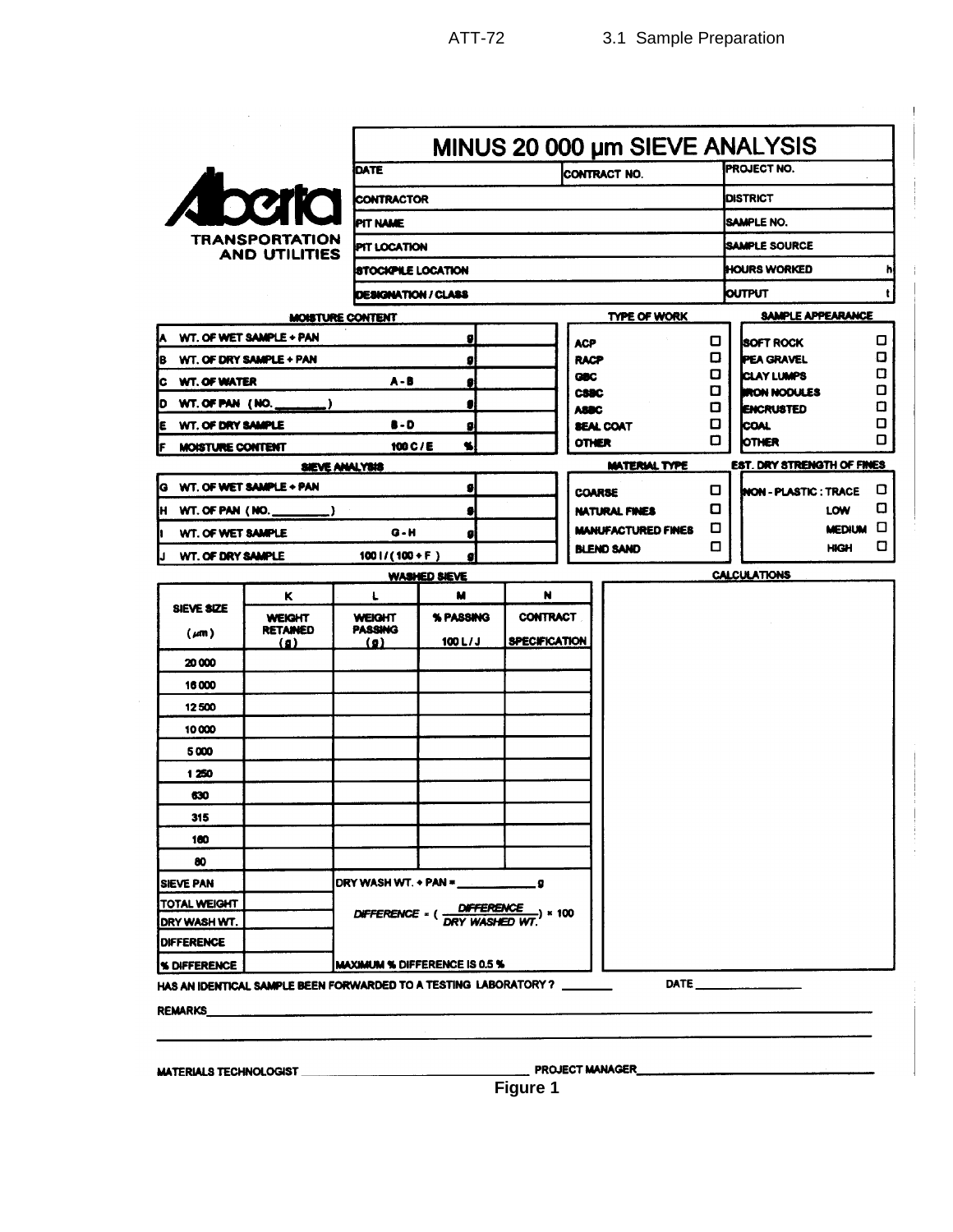## **3.2 Sieve Analysis**

- 1. Stack the sieves together in order of sizes and attach the pan to the 80 Fm sieve.
- 2. Pour the salt into the top sieve, place the lid on the topsize sieve and shake the stacked sieves and salt for about 30 seconds to initially separate the sizes.

If using a mechanical sieve shaker, refer to Section 4.0.

- 3. Remove the sieve pan, place its material into a clean pie plate and set the pie plate aside.
- 4. Place the stacked sieves on a clean pie plate.
- 5. Remove the top size sieve containing the retained salt and nestle it into the sieve pan carefully, so that no material is lost. Sieve this material using a lateral and vertical motion of the sieve, accompanied by jarring action so as to keep the sample moving continuously over the surface of the sieve.
- 6. After a minute of sieving, remove the sieve from the sieve pan, taking care not to lose any material.
- 7. Place the salt trapped in the sieve pan, into the next lower size sieve at the top of the stacked sieves.
- 8. Set the sieve pan back under each sieve and continue sieving until 1 g or less passes when sieved for one minute.
- 9. Set a drying pan or pie plate on the scale and tare it. Record the weight on the "Calculations" portion of the data sheet. Use this pie plate or pan to weigh the "weight retained" on all sieves, so that the tare weight is constant throughout the test.
- 10. Place the salt retained on the topsize sieve into the tared pie plate. Thoroughly clean the sieve onto the pie plate.
- 11. Weigh the salt and the tared plate or pan and record the weight in the calculations portion. Calculate the Weight Retained and enter it on the line corresponding to the 10 000 µm, or 5 000 µm sieve, depending on the topsize of the salt being used.
- 12. Place the oversize salt in a separate pie plate and save it until the test is complete, in case a weighing error is found when performing the calculations.
- 13. Place the material passing the 80 um sieve in the tared pan and add the material in the pie plate saved from step 3 (also -80 µm material), weigh it and record it in the "Calculations" portion of the data sheet.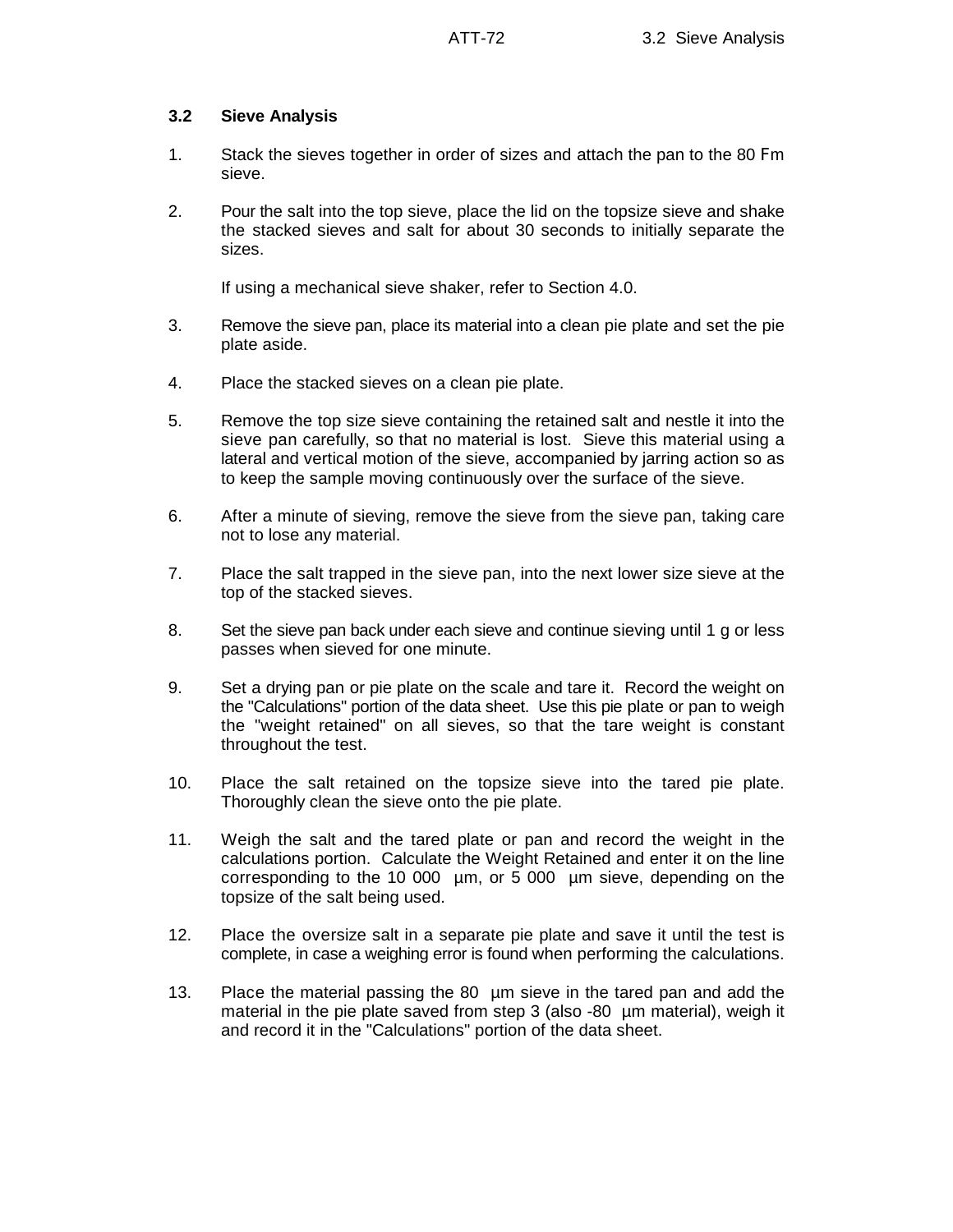- 14. Calculate the weight of the -80 µm material retained in the sieve pan. Record it in the Wt. Retained column on the "Sieve Pan" line.
- 15. Add all the figures in the Weight Retained column, including the weight of material in the sieve pan.

### **3.3 Salt Sample Dry Weight**

1. Calculate the weight of water removed while drying the moisture sample (line "C" of MAT 6-25) as follows:

*= (Wt. of Wet Sample + Pan) - (Wt. of Dry Sample + Pan)*

2. Determine the dry weight of the moisture sample (line "E") using the formula:

*= (Wt. of Dry Sample + Pan) - (Wt. of Pan)*

3. Calculate the moisture content in percent of the salt (line "F") as follows:

*Moisture Content* (%) ' *Wt*. *of Water Wt*. *of Dry Sample* × 100%

4. Calculate the % Difference using the formula:

' *Wt*. *of Dry Sample* (*line* ))*E* ))) & *Total Wt*. *Retained Wt*. *of Dry Sample* × 100%

If the difference is larger than 0.5%:

- a) Check the calculations.
- b) Check the scale and re-zero it, if necessary.
- c) Re-weigh all tares as well as the material retained in each sieve and kept in the untared pie plates.
- d) If the error is not found, perform a dry sieve analysis test on the moisture content sample as directed in Section 3.2.

#### **3.4 Percent Passing**

1. Determine the weight passing the topsize sieve as follows:

*= Wt. of Dry Sample - Wt. Retained on the topsize sieve*

- 2. Determine the weight passing the other sieves as follows:
	- *= Wt. Passing the previous sieve Wt. Retained on sieve*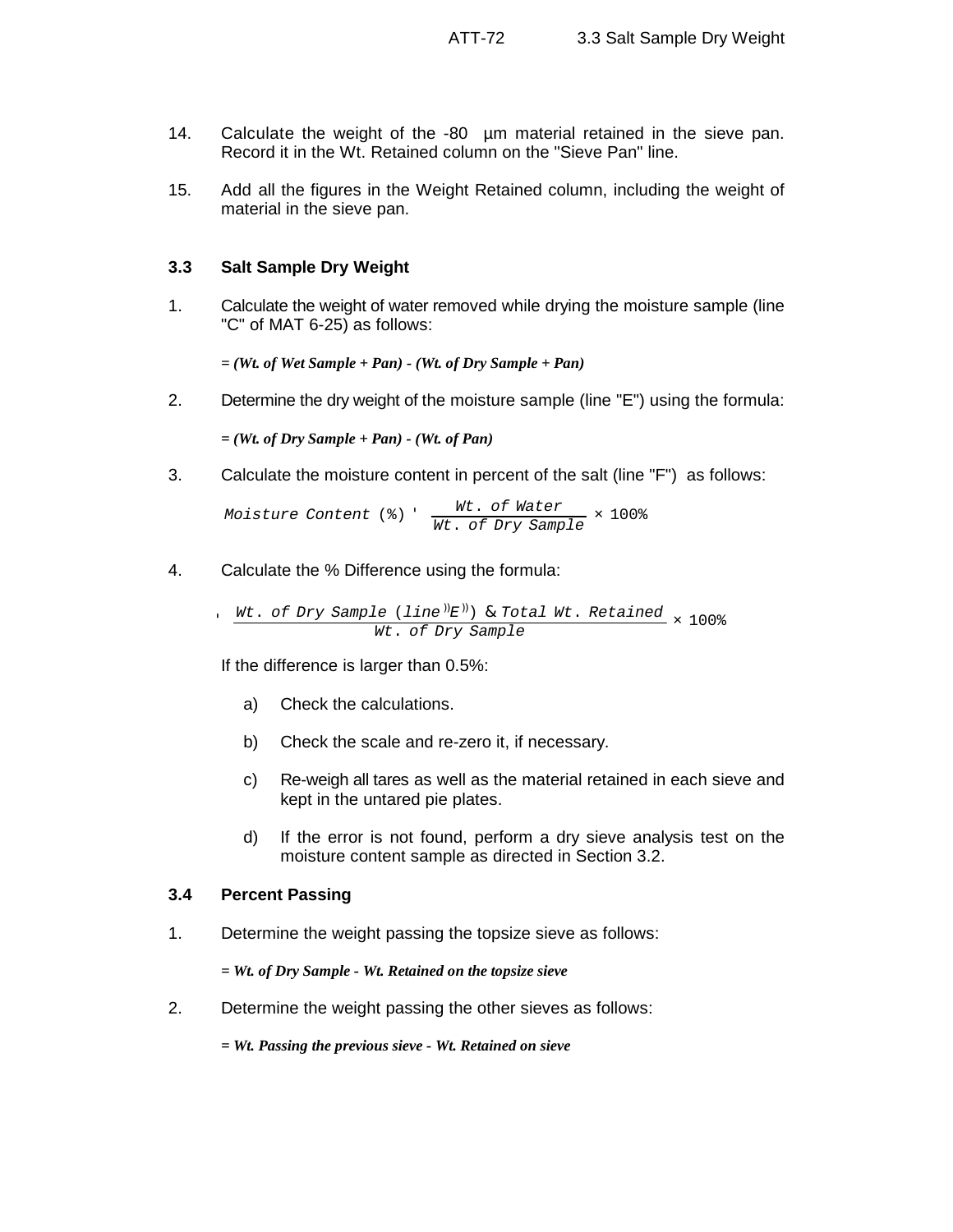3. Calculate the % passing each sieve as follows:

$$
\text{Percent Passing } (*) \text{ } ' \text{ } \frac{\text{Wt. Passing}}{\text{Wt. of Dry Sample}} \times 100\%
$$

- 4. Enter in the next column the contract specifications limits for the designation and class of salt being tested and compare them to the sieve analysis results.
- 5. Report the sieve analysis results on the Salt Gradation Report as shown in Figure 2.

| <b>ALBERTA</b><br><b>TRANSRORTATION</b> |                                                      | SALT QUALITY ASSURANCE REPORT              | 95.03.10<br><b>Report Date</b><br>A.D.T.E. (DIST-1,2,4,13,14)<br>Report To |                                       |            |           |      |      | Financi550-2     |                      |                |         |            |
|-----------------------------------------|------------------------------------------------------|--------------------------------------------|----------------------------------------------------------------------------|---------------------------------------|------------|-----------|------|------|------------------|----------------------|----------------|---------|------------|
|                                         | <b>CENTRAL CANADA POTASH</b><br><b>AND UTILITIES</b> |                                            |                                                                            | T. Hart (TOB)<br>cc<br>M. Henry (CCP) |            |           |      |      |                  |                      |                |         |            |
|                                         |                                                      |                                            |                                                                            |                                       |            |           |      |      |                  |                      |                |         |            |
| <b>District</b>                         | Salt                                                 | Maintenance                                | Date Sample                                                                | Lab.                                  | Bill of    |           |      |      | QA Sieve Results |                      |                |         |            |
| No.                                     | Type                                                 | Yard                                       | Rec'd                                                                      | No.                                   | Lading #'s | 10000     | 5000 | 2500 | 1250             | 630                  | 315            | 160     | 80         |
| 1                                       | Blend                                                | Brooks                                     | 941117                                                                     | 501553                                | n/a        |           | 89   | 60   | 48               | 16                   | 2              | 1.0     | 0.0        |
|                                         |                                                      |                                            | 941122                                                                     | 501665                                | 1872       |           | 84   | 68   | 57               | 30                   | 9              | 1.9     | 0.6        |
|                                         |                                                      |                                            |                                                                            |                                       | 1873       |           |      |      |                  |                      |                |         |            |
|                                         |                                                      |                                            | 950117                                                                     | 502378                                | 0836       |           | 82   | 61   | 48               | 12                   | 0.8            | 0.3     | 0.2        |
|                                         |                                                      |                                            |                                                                            |                                       | 0837       |           |      |      |                  |                      |                |         |            |
|                                         |                                                      |                                            | 950202                                                                     | 502609                                | 0838       |           | 91   | 77   | 51               | 10                   | 1.5            | 0.3     | 0.1        |
| $\overline{2}$                          | Fine                                                 | Cardston                                   |                                                                            |                                       |            |           |      |      |                  |                      |                |         |            |
| $\overline{2}$                          | Fine                                                 | Coleman                                    | 950130                                                                     | 502534                                | 0627       |           | 100  | 100  | 95               | 23"                  | 4              | 0.4     | 0.0        |
|                                         |                                                      |                                            |                                                                            | 502619                                | 1561       |           | 100  | 100  | 99               | 65                   | 25             | 2.6     | 0.2        |
| $\overline{2}$                          | Fine                                                 | Ft Macleod                                 | 941123                                                                     | 501685                                | 1705       |           | 100  | 100  | 99               | 57                   | 20             | 1.9     | 0.1        |
|                                         |                                                      |                                            |                                                                            |                                       | 1711       |           |      |      |                  |                      |                |         |            |
|                                         |                                                      |                                            |                                                                            |                                       |            |           |      | 100  | 97               | 25*                  | 0.8            | 0.2     | 0.0        |
|                                         |                                                      |                                            | 950130                                                                     | 502536                                | 0911       |           | 100  |      | 98               | 45                   | 11             | 0.9     | 0.0        |
|                                         |                                                      |                                            |                                                                            | 502709                                | 0626       |           | 100  | 100  |                  |                      |                |         |            |
|                                         |                                                      |                                            |                                                                            |                                       | 0578       |           |      |      |                  |                      |                | 0.2     |            |
|                                         |                                                      |                                            | 950222                                                                     | 502817                                | 3255       |           | 100  | 100  | 97               | 25*                  | 0.8            |         | 0.1<br>0.2 |
| $\overline{2}$                          | Fine                                                 | Lethbridge                                 | 941121                                                                     | 501687                                | 1951       |           | 100  | 100  | 98               | 23*                  | $\overline{2}$ | 0.4     |            |
|                                         |                                                      |                                            |                                                                            |                                       | 1952       |           |      |      |                  |                      |                |         |            |
|                                         |                                                      |                                            | 941130                                                                     | 501784                                | 0010       |           | 100  | 100  | 99               | 50                   | 10             | 0.9     | 0.0        |
|                                         |                                                      |                                            | 941201                                                                     | 501792                                | 0143       |           | 100  | 100  | 98               | 53                   | 18             | 23      | 0.0        |
|                                         |                                                      |                                            |                                                                            |                                       | 0144       |           |      |      |                  |                      |                |         |            |
|                                         | (A.T.&U. Sample)                                     |                                            | 950103                                                                     | 502129                                | 0394       |           | 100  | 100  | 95               | 8"                   | o              | 0.0     | 0.0        |
|                                         |                                                      |                                            | 950130                                                                     | 502537                                | 0690       |           | 100  | 100  | 99               | 35                   | 1.9            | 0.2     | 0.1        |
|                                         |                                                      |                                            |                                                                            |                                       | 0691       |           |      |      |                  |                      |                |         |            |
|                                         |                                                      |                                            |                                                                            |                                       | 0925       |           |      |      |                  |                      |                |         |            |
|                                         |                                                      |                                            |                                                                            |                                       | 0926       |           |      |      |                  |                      |                |         |            |
|                                         |                                                      |                                            | 950222                                                                     | 502815                                | 0929       |           | 100  | 100  | 100              | 47                   | 7              | 0.4     | 0.2        |
| $\overline{2}$                          | Fine                                                 | Magrath                                    | 941130                                                                     | 501785                                | 0027       |           | 100  | 100  | 100              | 56                   | з              | 0.2     | 0.0        |
|                                         |                                                      |                                            |                                                                            |                                       | 0026       |           |      |      |                  |                      |                |         |            |
|                                         |                                                      |                                            | 950130                                                                     | 502531                                | 0901       |           | 100  | 100  | 98               | 37                   | $\overline{a}$ | 0.2     | 0.1        |
|                                         |                                                      |                                            | 950222                                                                     | 502816                                | 0902       |           | 100  | 100  | 98               | 39                   | 6              | 0.4     | 0.2        |
| 2                                       | Fine                                                 | Pincher Creek                              | 950103                                                                     | 502127                                | 0289       | (A.T.&U.) | 100  | 100  | 98               | 35                   | 6              | 0.5     | 0.1        |
|                                         |                                                      |                                            | 950222                                                                     | 502819                                | 3311       |           | 100  | 100  | 98               | 27"                  | 1              | 0.6     | 0.4        |
|                                         |                                                      |                                            |                                                                            | 502993                                | 3312       |           | 100  | 100  | 98               | 39                   | 7              | 0.5     | 0.0        |
|                                         |                                                      |                                            |                                                                            |                                       |            |           | 100  | 100  | 98               | 35                   | 5              | 0.5     | 0.2        |
| $\overline{a}$                          | Fine                                                 | Vulcan                                     | 941130                                                                     | 501788                                | 1986       |           | 100  | 100  | 98               | 38                   | 3              | 0.3     | 0.1        |
|                                         |                                                      |                                            | 950130                                                                     | 502535                                | 0628       |           |      |      |                  |                      |                |         |            |
|                                         |                                                      |                                            |                                                                            |                                       | 0629       |           |      |      |                  |                      |                |         |            |
|                                         |                                                      |                                            |                                                                            |                                       | 0835       |           |      |      |                  |                      |                |         | 0.0        |
| $\overline{2}$                          | Fine                                                 | Taber                                      | 941123                                                                     | 501686                                | 1831       |           | 100  | 100  | 99               | 64                   | 14             | 0.7     |            |
|                                         |                                                      |                                            | 941130                                                                     | 501787                                | 0025       |           | 100  | 100  | 99               | 59                   | 9              | 0.4     | 0.2        |
|                                         |                                                      |                                            | 941202                                                                     | 501793                                | 0114       |           | 100  | 100  | 97               | 43                   | 11             | 2.0     | 0.0        |
|                                         | (A.T.&U. Sample)                                     |                                            | 950103                                                                     | 502126                                | 0279       |           | 100  | 100  | 93               | 18"                  | 5              | 0.7     | 0.0        |
|                                         |                                                      |                                            | 950130                                                                     | 502532                                | 0833       |           | 100  | 100  | 98               | 45                   | 10             | 1.1     | 0.2        |
| $\overline{\mathbf{2}}$                 | Fine                                                 | Warner                                     | 941130                                                                     | 501786                                | 1987       |           | 100  | 100  | 100              | 62                   | 9              | 0.7     | 0.2        |
|                                         |                                                      |                                            |                                                                            |                                       | 0041       |           |      |      |                  |                      |                |         |            |
|                                         |                                                      |                                            | 950130                                                                     | 502533                                | n/a        |           | 100  | 100  | 98               | 43                   | 13             | 2.5     | 0.5        |
|                                         |                                                      |                                            | 950222                                                                     | 502818                                | 0899       |           | 100  | 100  | 98               | 47                   | 10             | 0.8     | 0.3        |
|                                         |                                                      |                                            |                                                                            |                                       | 0900       |           |      |      |                  |                      |                |         |            |
| $\overline{2}$                          | Fine                                                 | <b>Willow Creek</b>                        | 941202                                                                     | 501791                                | 0042       |           | 100  | 100  | 98               | 32"                  | $2^+$          | 0.0     | 0.0        |
|                                         |                                                      |                                            |                                                                            |                                       | 0043       |           |      |      |                  |                      |                |         |            |
|                                         | (A.T&U. Sample)                                      |                                            | 950103                                                                     | 502128                                | 0238       |           | 100  | 100  | 98               | 45                   | 7              | 0.9     | 0.1        |
|                                         |                                                      |                                            |                                                                            |                                       |            |           |      |      |                  |                      |                |         |            |
|                                         |                                                      | Fine Salt Spec. (* - Denotes out of spec.) |                                                                            |                                       |            |           | 100  |      |                  | 98-100 85-100 35-100 | $0 - 50$       | $0 - 8$ | 0-3        |

**Figure 2**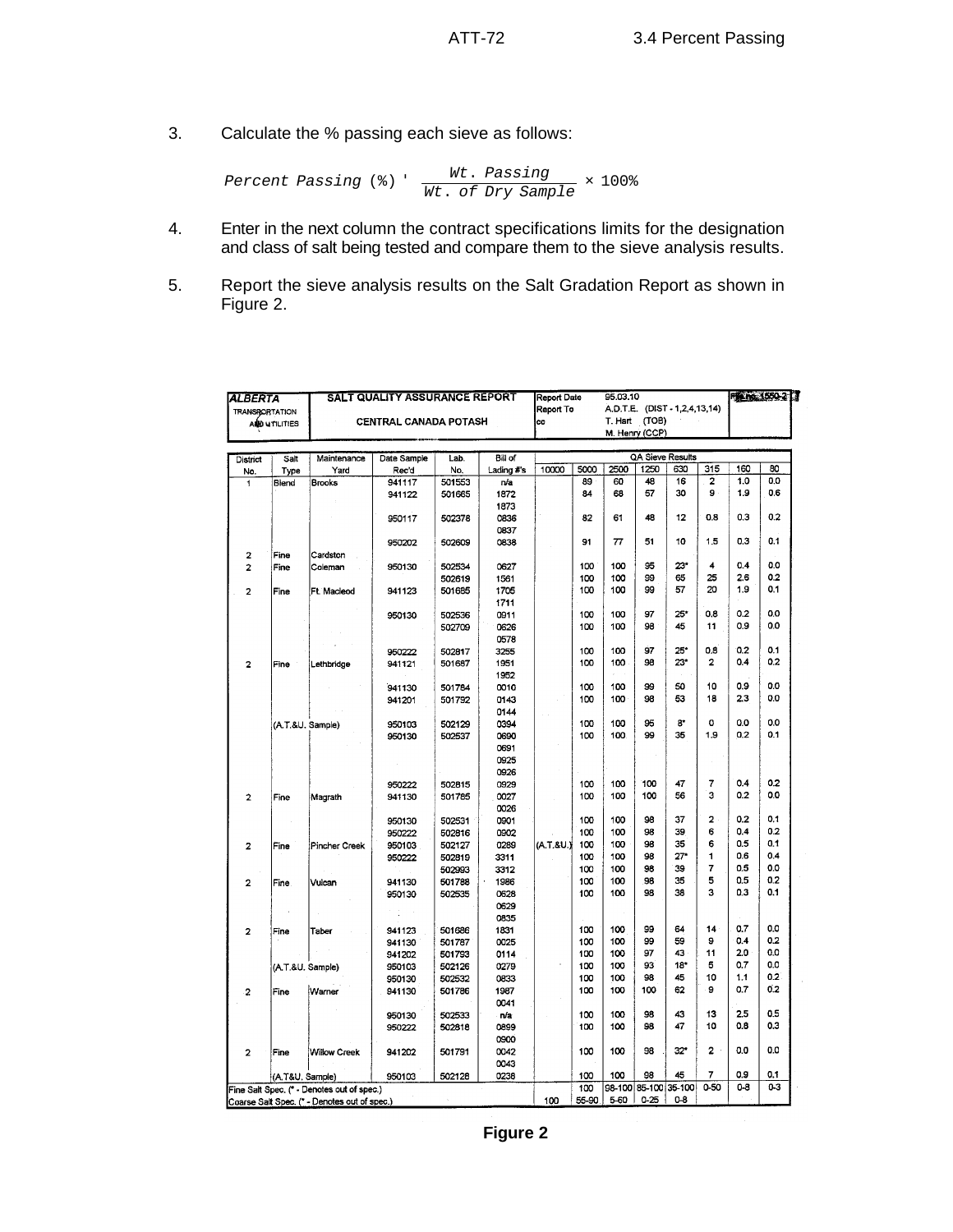## **4.0 MECHANICAL SIEVE SHAKER**

Mechanical sieve shakers may be used after their effectiveness is established for each salt source and topsize.

The minimum shaking time for a mechanical sieve shaker is determined in Section 4.1 below. The effectiveness of the mechanical sieve shaker must be compared to the hand-sieving method as directed in Section 4.2.

# **4.1 Sieve Shaker Required Shaking Time**

- 1. Obtain a representative sample of salt as described in ATT-71, SAMPLING SALT.
- 2. Process the sample as directed in Sections 3.1 and 3.2. The salt sample must be at least 200 g. The sample size used for this evaluation is used as a standard.

All subsequent samples processed with the mechanical sieve shaker shall be within 20% of this weight and must be at least 200 g. A new evaluation must be performed if this criteria is not consistently met. However, a new evaluation is not necessary if hand-sieving is used to check the mechanical shaker.

- 3. Place the loaded stacked sieves, with the sieve pan and top in place, in the shaker.
- 4. Turn on the mechanical shaker for at least 5 minutes.
- 5. Weigh each sieve and the salt retained on the sieve.
- 6. Reassemble the sieves, place the sieves in the mechanical shaker, and shake for at least one more minute.
- 7. Weigh each sieve and the material retained on the sieve.
- 8. For each sieve again calculate the weight passing and the % Passing as described in Section 3.4.
- 9. Repeat Steps 5 to 8 until the difference in % Passing is less than 0.5% for the topsize to 315 sieves and 0.05% for the 160 and 80 sieves.
- 10. The **minimum** required shaking time for the mechanical shaker for all subsequent sieves shall be 125% of the total shaking time required to achieve the above criteria. This is determined by multiplying the total time by 1.25.